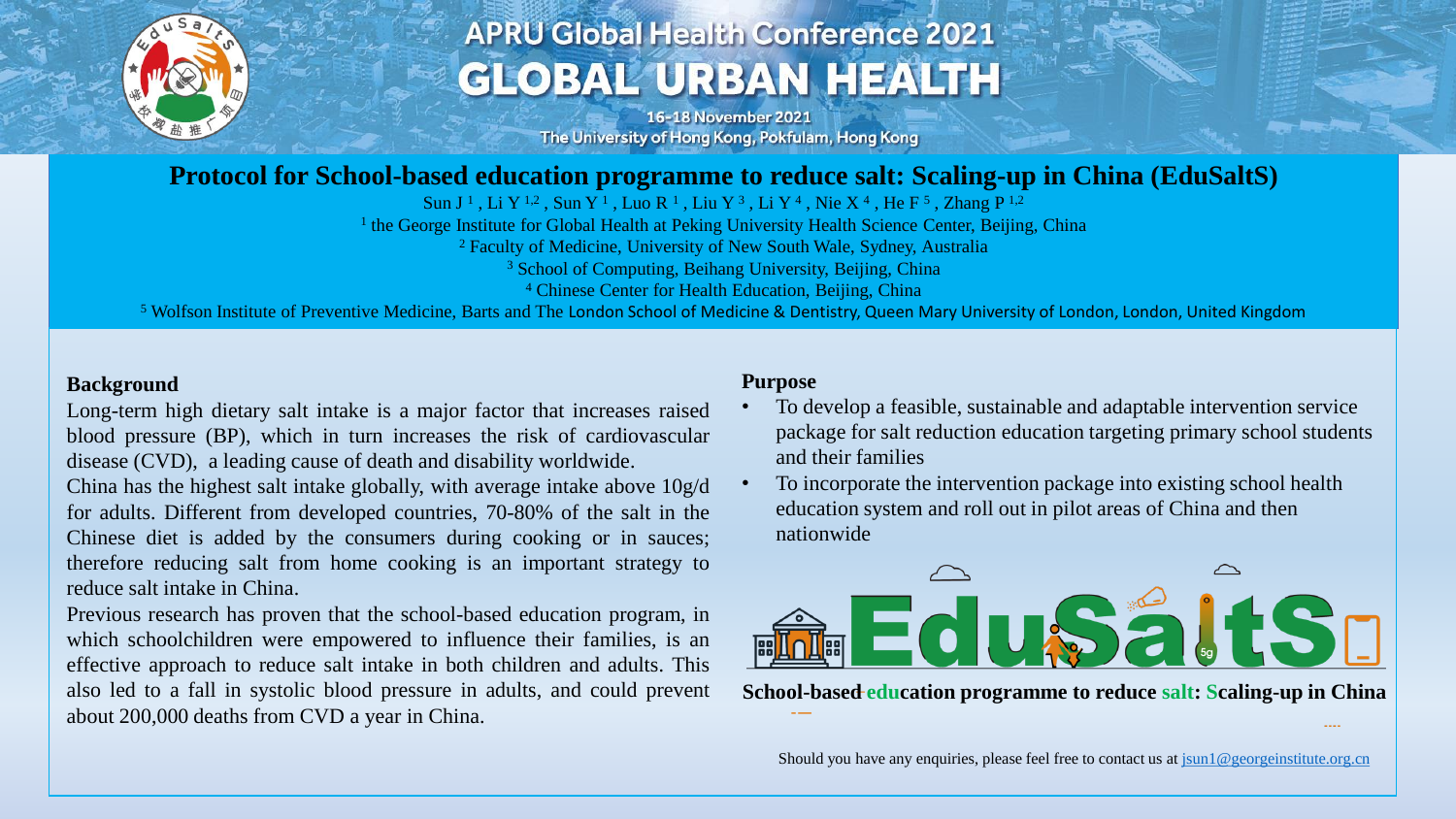

# **APRU Global Health Conference 2021 GLOBAL URBAN HEALTH**

16-18 November 2021 The University of Hong Kong, Pokfulam, Hong Kong

### **50 Protocol for School-based education programme to reduce salt: Scaling-up in China (EduSaltS)**



Fig 1. Overview of the stepwise approach of the research, milestones and timeline

#### Fig 2. Overview of study methods to evaluate the effects

#### **Methods**

In the EduSaltS programme, with the support of primary schools, the grade 3 school children and their family members will received a mHealth-based health education courses, including a serial of cartoon courses covering original education plus salt reduction, and followed by course evaluation, life practice, healthy environment development, performance evaluations and competitions among students/families/schools.

As a scaling-up programme, process evaluation and economic evaluation evaluation will be carried out to evaluate the effects of EduSaltS. Process evaluation will use both quantitative data and Qualitative data to monitor the programme and health economic evaluation will evaluate both short-term and long-term effects related to direct and indirect costs.

Should you have any enquiries, please feel free to contact us at  $\frac{\text{sum1@georgeinstitute.org}}{\text{sum1@georgeinstitute.org}}$